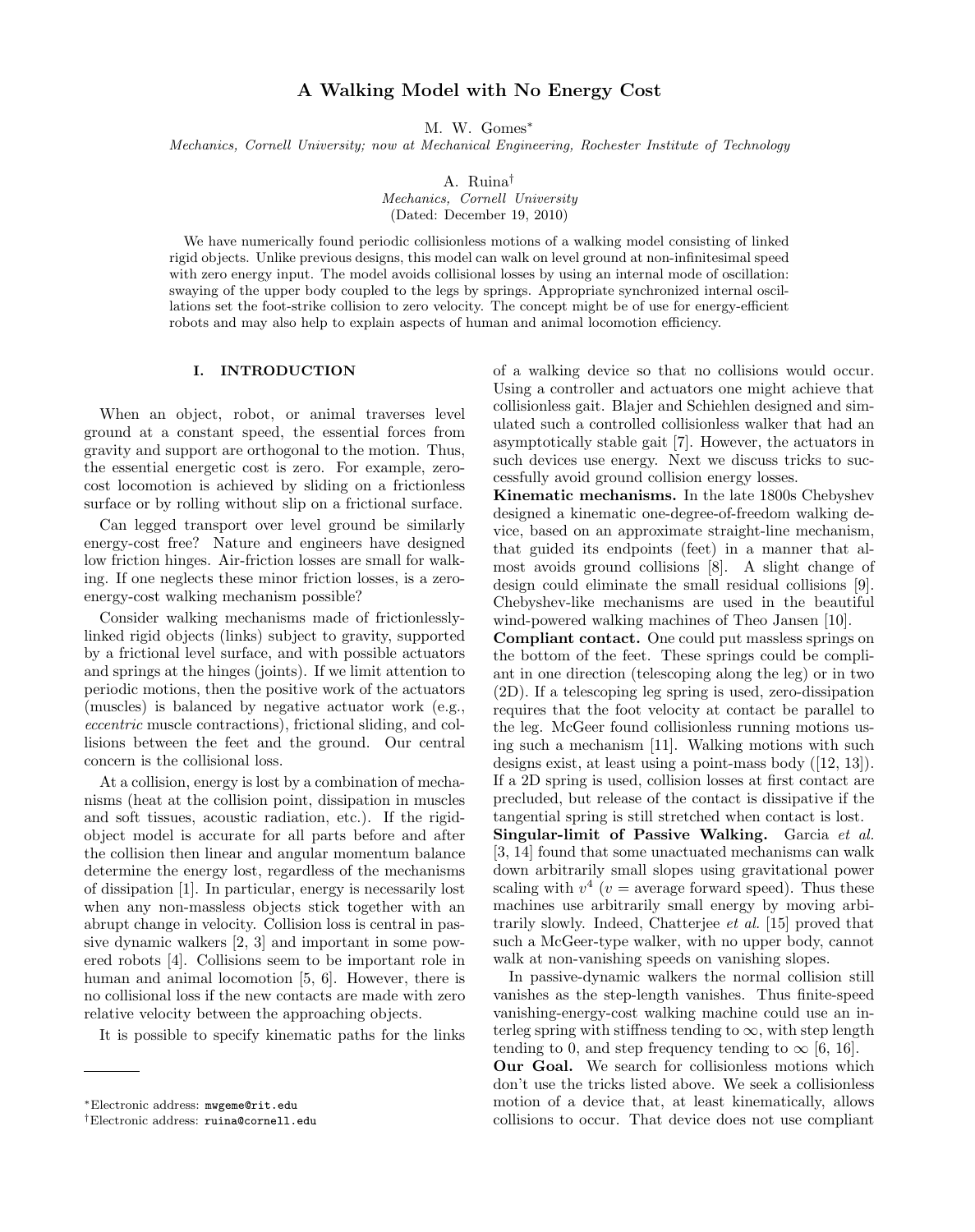

FIG. 1: Three link walking model with hip springs. Modified from [15]. (Dtorso, Qstance leg,  $\oslash$ swing leg,  $\oslash$ swing leg hip spring,  $\Theta$ stance leg hip spring,  $\Theta$ stance foot,  $\Theta$ swing foot, **8** ground. Model parameters are:  $I_{/cm}$ =moment of Inertia of the torso about its center of mass,  $m_t$ =mass of the torso,  $I_{\ell cm}$ =moment of Inertia of the leg about its center of mass,  $m_l$ =mass of each leg,  $l_l$ =leg length,  $p_t$ =leg's center of mass location,  $l_t$ =torso length,  $p_t$ =torso's center of mass location,  $K=$  torsional spring constant. Both springs have the same spring constant.

contact with the ground to avoid collisions, and we look for motions that have exactly (rather than in-the-limit) zero energy cost for non-infinitesimal speed walking.

Chatterjee et al. [15] conjectured that a passivedynamic walking device with an upper body (see Fig.1), could walk at a non-infinitesimal speed on level ground. Here we check this conjecture using the model in Fig. 1. Because our model has no actuators and no ground slip, collisions are the only dissipation. Thus, we search for a walking motion of our model that has no collisions as it locomotes across level ground without any energy input.

### II. MODEL

The model has two identical legs and a torso connected by a common hinge (Fig. 1 see also [15]). Each leg is also connected to the torso by a torsional spring which is relaxed when the machine stands upright  $(\theta_1 = \theta_2 =$  $0, \theta_3 = \pi$ ). Thus, if both legs are at rest with both feet on the ground (at any angle  $\phi$ ), the upper body has an equilibrium position (stable or not, depending on parameter values) at  $\theta_3 = \pi$ . We assume two dimensional motion, inelastic (no bounce) ground collisions, and arbitrarily high friction (no slip) at ground contacts.

The equations of motion when one foot is on the ground are determined by using angular momentum balance of the free leg about the hip, of the torso about the hip, and of the whole system about the ground contact point (see Fig. 1). This results in three second order, nonlinear, coupled, ordinary differential equations in the generalized coordinates  $\theta_1$ ,  $\theta_2$ , and  $\theta_3$ .

Previously found passive-dynamic walking motions [11, 14, 15, 17–20] assumed one foot on the ground at a time. Because of its upper body, the model here is capable of extended double-stance. For simplicity we only search to motions with no double stance (see appendix B).

For general motions, the discontinuity in  $\theta$  due to the ground collision would be determined by angular momentum balance of the whole mechanism about the new foot contact point as well as angular momentum balance of the two non-ground-contacting parts about the hip. Because our numerical search was only for collisionless motions (having no velocity discontinuities), we had no need to evaluate the collision-transition relations.

The equations of motion can be rearranged in the form:  $[M]\boldsymbol{\theta} = \boldsymbol{v}$ , where  $[M]$  is a 3×3 matrix depending on state,  $\theta$  is a column vector of angular accelerations, and v is a column vector with gravity terms and terms quadratic in the angular rates. Due to the complexity of these equations, we repeatedly formed and solved them numerically as we integrated forward in time (see appendix A).

## III. SEARCH FOR ZERO ENERGY-COST WALKING MOTIONS

Given mass and length parameter values and initial values for the state  $(q = [\theta, \dot{\theta}])$ , the equations of motion determine the subsequent motion. We sought the mathematical result that this system has a periodic solution. The complexity of the governing equations seems to put mathematical proof out of reach, so we sought firm numerical evidence.

As is now common for such periodic locomotion problems  $([21])$ , we treated one walking step as a Poincaré map. Given the state just after one foot fall  $q_n$ , the solution of the governing equations defines the state after the next foot fall, thus determining a map  $F(\boldsymbol{q}_n) = \boldsymbol{q}_{n+1}$ . Our goal is to find a fixed point,  $q^*$ ; *i.e.*  $F(q^*) = q^*$ . This is equivalent to finding a root,  $q^*$ , of  $G(q^*) = 0$  where  $G(q) \equiv F(q) - q$ .

By simple equation counting it seems plausible to find such a root. Finding a root of  $G$  is the same as finding a solution of 5 scalar equations in 5 unknowns (the Poincaré section is  $6 - 1 = 5$  dimensional). Previous passive-dynamics studies sought, and often found, fixed points of similar maps. We made additional symmetry assumptions to simplify the search.

The model has both temporal and spatial symmetry. Between foot contacts the equations of motion are time reversible but, for general motions, the collision transition equations are not. However, the collisionless solutions we seek have no discontinuities and are thus time reversible; any conjectured solution running backward in time is also a solution. Further, the fore-aft physical symmetry of the device means that any solution can be spatially reflected to obtain a second solution.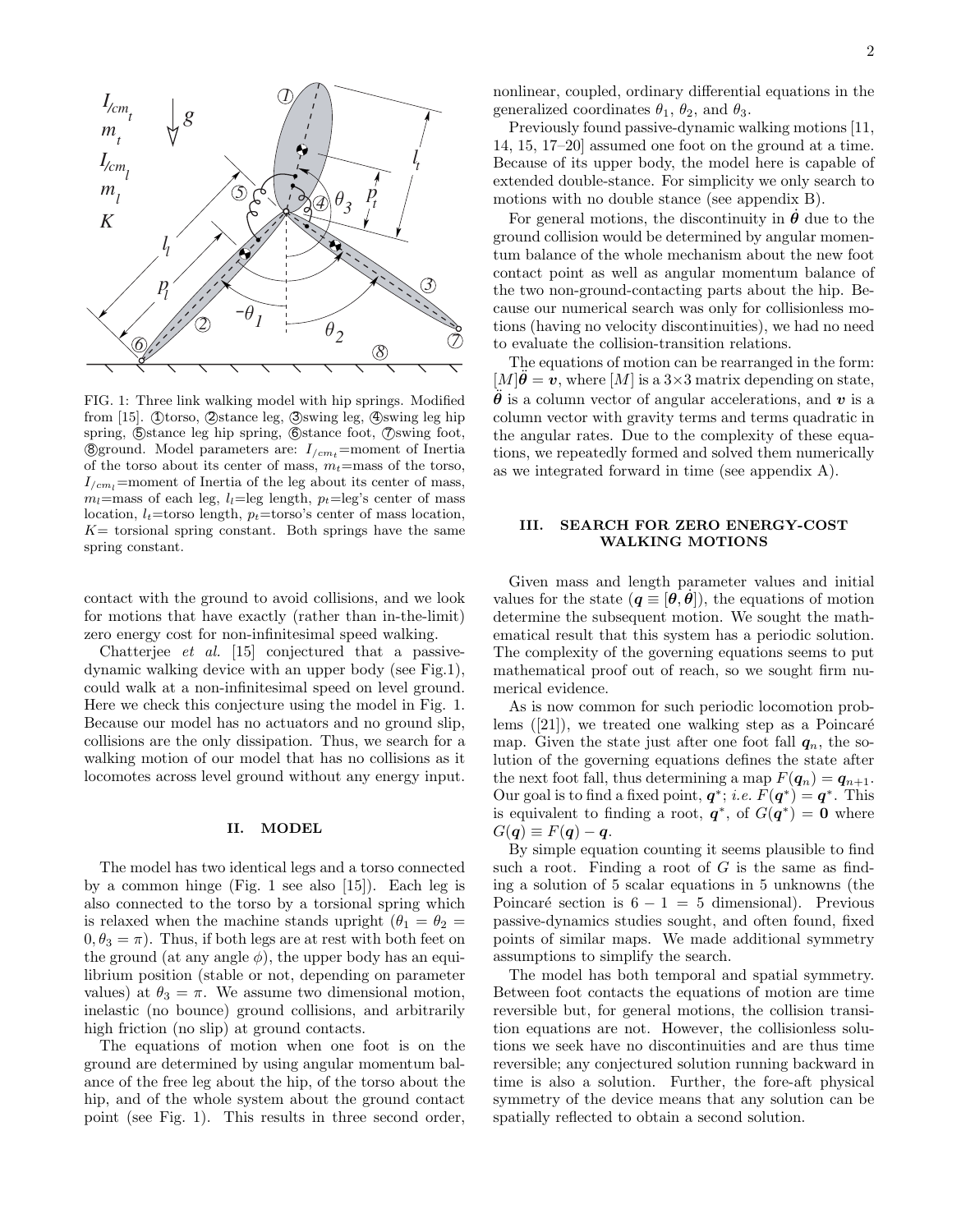We restricted our search to *symmetric* solutions which were unchanged by being simultaneously reflected and time-reversed. Thus half of a walking step fully characterizes the full periodic motion (a full step is shown in Fig. 2).

We used the spatially-symmetric ground contact switching point as an initial condition, now restricted to  $\theta_1 = \theta_2 = 0$  (zero-velocity impact),  $\theta_1 = -\theta_2$  (both feet on the ground), and  $\theta_3 = \pi$  (symmetry). Defining  $\phi = \theta_1 - \theta_2$  at that point results in a 2 dimensional initial condition space  $(\phi, \theta_3)$ . Our target is to have the swing leg straight down and the torso straight up on the map section where the stance leg is vertical  $\theta_1 = 0, \theta_2 = 0,$ and  $\theta_3 = \pi$ . In other words, we seek special values of the input variables $(\phi, \dot{\theta}_3)$  to the map, H:

$$
H(\phi, \dot{\theta}_3)|_{(\dot{\theta}_1 = \dot{\theta}_2 = 0, \theta_1 = -\theta_2, \theta_3 = \pi)} = (\theta_2, \theta_3)|_{(\theta_1 = 0)} \tag{1}
$$

so that the output is  $(\theta_2, \theta_3) = (0, \pi)$ . The map is  $\mathbb{R}^2 \to$  $\mathbb{R}^2$  and our counting argument reduces to 2-2 = 0. Thus for these restricted symmetric solutions it would again be non-degenerate to find isolated solutions for the initial conditions ( $\phi$  and  $\dot{\theta}_3$  at  $\dot{\theta}_1 = \dot{\theta}_2 = 0, \theta_1 = -\theta_2, \theta_3 = \pi$ ). We sought a solution to this map by making a guess and doing numerical root finding on Eqn. 1 using Newton's method.

As made plausible by the  $2 = 2$  equation counting argument above, we found various fixed-point solutions. Fig. 2 shows our central result, a zero-energy cost walking motion. Although solutions do not exist for all possible mass and length parameter values, solutions seem to exist quite generally. Because we are trying to demonstrate a mathematical result, and not an artifact of numerical approximation, we wanted to find the root as accurately as we could, thus the 12 significant figures given in Fig. 2 (see appendix C).

### IV. RESULTS AND DISCUSSION

We close with a series of observations.

Rigor. This paper claims a mathematical result, the existence of a root of a given function, as inferred by a numerical search. Perhaps one could make the claim mathematically rigorous by using other methods e.g. interval arithmetic to generate an interval that necessarily contains a root.

Stability. The stability of the given solution still needs further study. It cannot be formally stable; small perturbations can reduce the energy of the system from which it has no means to recover. However it is possible that the motion is one-sided stable, like the collisionless motions of the hopping block of Chatterjee et al. [22], which returns to periodic motion for perturbations which add energy. Alternatively, the solution could also be unstable. However, even though the solution is not asymptotically stable, a device built to implement this motion could probably be stabilized via a controller (with negligible



FIG. 2: (Color online)A collisionless periodic solution, without initial ground penetration, for the walking model. The snapshots shown in this figure are spaced evenly in time. The "\*" denotes the stride's symmetric points. This solution uses the following non-dimensional parameters:  $M_l = m_l/m_l$  $1, L_l = l_l/l_l = 1, P_l = p_l/l_l = 0.5, R_l = \sqrt{I_{leg_{cm}}/m_l}/l_l =$  $0.3, M_t = m_t/m_l = 0.7, L_t = l_t/l_l = 0.6, P_t = p_t/l_l =$  $0.3, R_t = \sqrt{I_{torso_{cm}}/m_l}/l_l = 0.14, G = g/g = 1, \kappa =$  $K/(m_l l_l g) = 1.5$ . The associated initial conditions (the result of the numerical search after convergence tests; see appendix C) are:  $\phi/2 = 0.716749728386, \theta'_3 = -7.43120601953$ , where ( ′ ) denotes derivatives taken with respect to non-dimensional time,  $\tau = t/\sqrt{l_l/g}$ . Despite graphical appearances,  $\theta'_1$  and  $\theta'_2$ are not equal at the symmetry point  $(T = 0.5)$   $(\theta'_1 \approx -2.2)$ and  $\theta'_2 \approx -2.5$ ). The non-dimensional period of motion shown above is about 2.621.

additional energy cost).

Oscillations. An unanticipated aspect of the solution in Fig. 2 is the large number of upper body oscillations per step. We searched for collisionless motions with fewer oscillations, but found that the swing foot would immediately pass down through the ground when weight shift occurred (see appendix B). To avoid this immediate ground penetration, a relatively large angular velocity of the upper body was required. A non-systematic study with approximately 10 parameter sets was done but all single oscillation solutions found violated our ground penetration restriction.

Periodicity. Other zero-energy-cost steady walking motions may exist. The motions we found are symmetric, but we cannot rule out the possible existence of pairs of non-symmetric collisionless motions. We also cannot rule out solutions with a periodicity of more than one step, or even non-periodic solutions. Finally, we cannot exclude the possibility of solutions which have an extended double stance phase.

Applications. We have demonstrated the possibility of using internal oscillations as a means of eliminating collisional dissipation in forward walking. As opposed to all other passive dynamic walking designs to date  $(e.g.,\)$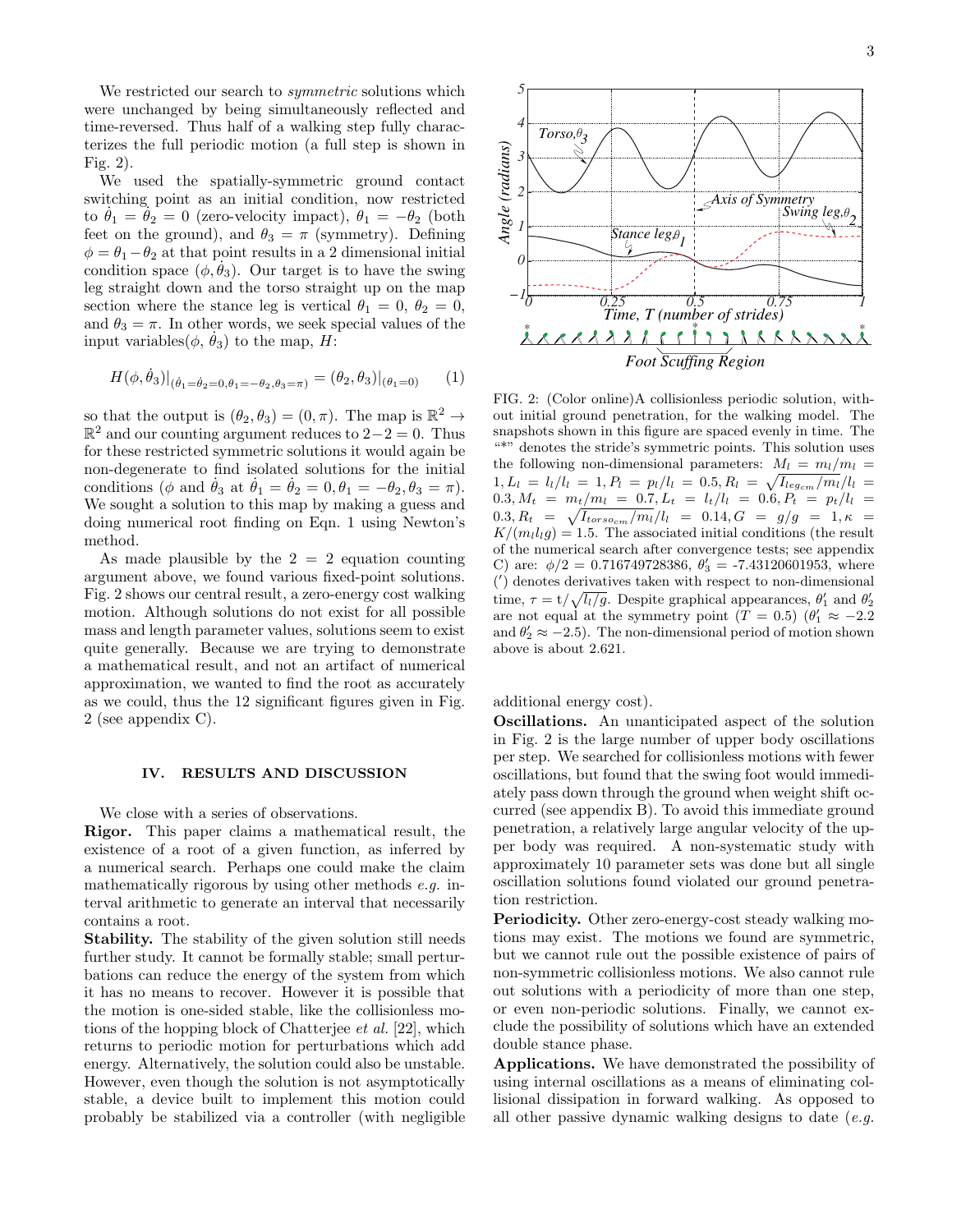$[14, 17, 20, 23-25]$ , this device walks on *level* ground (in the ideal sense that a wheel rolls steadily on level ground), by eliminating relative velocity at collision. The collision-reduction concept might partially explain aspects of animal and human coordination patterns. For example, Maloiy et al. [26] conjecture that some African women developed a technique to achieve a higher than normal efficiency in walking when carrying a load and we surmise it is possible that these women coordinate the motions of their load to reduce collision losses with the ground, thereby reducing metabolic effort. Further, the mechanism shows that there is no fundamental limit to the amount of energy saved by use of orthotics of the type described in [27–29].

Conclusion. This paper shows by means of an example that the only essential energetic costs for walking are those associated with non-ideal effects (joint friction, air friction, imperfections in the trajectories, etc). Energy losses via collisions are not essential for walking, even idealized passive dynamic walking.

#### Acknowledgments

This work was partially funded by an NSF biomechanics grant, an NSF IGERT program fellowship, and TA support from the College of Engineering. We thank Dmitry A. Fedin and Dmitriy Leykekhman for their help in translating Chebyshev's work on mechanisms [8]; and Manoj Srinivasan, Mike Coleman, Dave Cabrera, Anindya Chatterjee, and two anonymous reviewers for helpful editorial remarks.

### APPENDIX A: EQUATIONS OF MOTION AND MAP

We did not explicitly form the equations of motion for this device, as we deemed them too lengthy. Even if generated with computer algebra, we have found that manipulating such large equations adds no insight yet increases chances for error in text manipulation. Rather, we carry out our integration without forming the state derivatives explicitly, generating the numeric values of the derivatives as needed for each integration time step.

The use of this procedure makes every line of the program (available upon request) short and interpretable.

There is no possible analytic solution for the two dimensional map. It requires solution for the time,  $t^*$ , when  $\theta_1(t^*) = 0$ . Even for linear problems with closed form solutions, evaluation of this time  $(t^*)$  generally involves solution of a transcendental equation [14].

#### APPENDIX B: GROUND CONTACT ISSUES

Lift off. Upon release of the foot-contact ground constraint, the just released foot can have a positive or negative vertical component of velocity [30]. We excluded solutions where the foot's first motion is through the floor. Scuffing. Straight legged walkers in 2D will scuff their feet when the swing leg passes by the stance leg. In ours, as well as other straight legged passive-dynamics research, scuffing is ignored. Such scuffing is viewed as a decoupled problem (solved by various means: walking on spaced tiles, retracting ankles, or bending knees). Such anti-scuffing mechanisms used in a physical device will have a small effect on the dynamics.

# APPENDIX C: ACCURACY OF INTEGRATION, MAP AND ROOT

We used a fixed step-size 4th-order Runge-Kutta routine to numerically integrate our equations of motion. Henon's method[31] (a change of variables that replaces a traditional root finding procedure) was used to accurately determine the location of the event (mid-stride,  $\theta_1 = 0$ ). Newton's method (using finite differences to approximate the Jacobian) was used to to find the fixed points of the map. The numerical error was estimated in the absence of the true solution by using successive approximate solutions with successively smaller integration step-sizes [32]. At large step sizes truncation errors dominate, at small step sizes round-off errors dominate. A convergence plot shows that round-off error begins to dominate, at a relative error of about  $10^{-12}$ , when the step size is less than about  $10^{-4.5}$ . Thus our total numerical error is safely below  $10^{-11}$  at that step size.

- [1] A. Chatterjee and A. Ruina, Journal of Applied Mechanics 65, 894 (Dec 1998).
- [2] T. McGeer, The International Journal of Robotics Research 9, 62 (1990).
- [3] M. Garcia, A. Chatterjee, and A. Ruina, Dynamics and Stability of Systems 15, 75 (2000).
- [4] S. Collins, A. Ruina, R. Tedrake, and M. Wisse, Science 307, 1082 (2005).
- [5] A. D. Kuo, J. M. Donelan, and A. Ruina, Exercise and Sport Sciences Reviews 33, 88 (2005).
- [6] A. Ruina, J. Bertram, and M. Srinivasan, Journal of Theoretical Biology 237, 170 (2005).
- [7] W. Blajer and W. Schiehlen, Journal of Dynamic Systems, Measurement, and Control 114, 660 (1992).
- [8] Chebyshev, The Scientific Legacy of Chebyshev (Publishing House of Academy of Sciences of USSR; Moscow, Leningrad, 1945).
- [9] M. W. Gomes, PhD Thesis: Cornell University (2005).
- [10] T. Jansen, *The Great Pretender* (010 publishers, 2007).
- [11] T. McGeer, Proceedings of the Royal Society of London